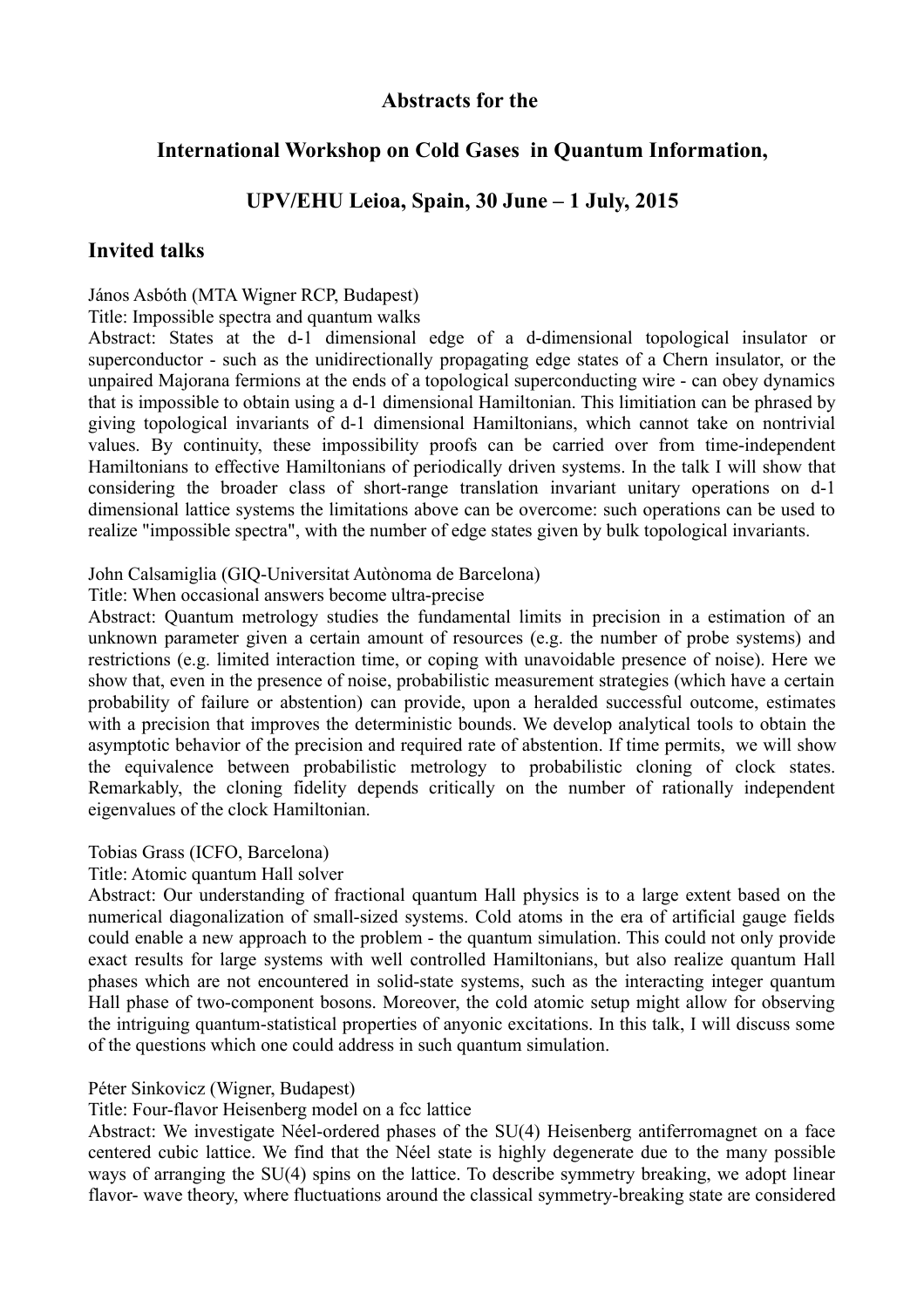as bosonic flavor waves. The flavor waves select the simplest of the possible symmetry-breaking states, namely a four-sublattice-ordered state. Due to geometrical constraints, flavor waves interact along specific planes only, thus rendering the system effectively two-dimensional and forbidding ordering at finite temperatures. When we introduce next-nearest-neighbor interaction, new couplings appear and we find Néel-like order also at finite temperatures.

#### Szilárd Szalay (MTA Wigner RCP, Budapest)

Title: Partial separability and multipartite entanglement measures

Partial separability and multipartite entanglement measures

Abstract: The main concern of this talk is how to define proper measures of multipartite entanglement for mixed quantum states. Since the structure of partial separability or multipartite entanglement is getting complicated if the number of subsystems exceeds two, one can not expect the existence of an ultimate scalar entanglement measure which grasps even a small part of the rich hierarchical structure of multipartite entanglement, and some higher order structure characterizing that is needed. In this talk I show some results from a recent paper [1], making some steps towards this direction.

First, I reveal the lattice-theoretic structure of the partial separability classification, introduced earlier [2] as an extension of preceding works on the classification problem [3,4]. It turns out that, by construction, mathematically, the hierarchic structure of the entanglement classes is the up-set lattice of the hierarchic structure of the different kinds of partial separability, which is the down-set lattice of the lattice of the partitions of the subsystems. It turns also out that, physically, this structure is related to the LOCC convertibility: if a class can completely be mapped into another one by the use of LOCC, then it can be found higher in the hierarchy.

Second, I introduce the notion of multipartite monotonicity, expressing that a given set of entanglement monotones, while measuring the different kinds of entanglement, shows also the same hierarchical structure as the multipartite entanglement. Then I construct such hierarchies of entanglement measures, and propose a physically well-motivated one, being the direct multipartite generalization of the entanglement of formation based on the entanglement entropy, motivated by the notion of statistical distinguishability. The multipartite monotonicity shown by this set of measures motivates me to consider the measures to be the different manifestations of some "unified" notion of entanglement.

[1] Sz. Szalay, preprint, arXiv:1503.06071 [quant-ph] (2015).

[2] Sz. Szalay, Z. Kökényesi, Phys. Rev. A 86, 032341 (2012).

[3] M. Seevinck, J. Uffink, Phys. Rev. A 78, 032101 (2008).

[4] W. Dür, J. I. Cirac, Phys. Rev. A 61, 042314 (2000).

Edina Szirmai (BME-MTA Exotic Quantum Phases Momentum Research Group, Budapest)

Title: Exotic superfluid states in one-dimensional high spin ultracold atomic systems

Abstract: In high spin systems a series of novel, exotic superfluid states can be stabilized, in which Cooper-like pairs or composite multiparticle bound states characterize the system. Recent experiments with Yb-173 isotopes provides new possibilities to study these high-spin fermionic systems. On one hand, in these experiments two-orbital systems can be simulated in which case part of the atoms are excited to a higher energy metastable electronic state providing an additional internal (orbital) degree of freedom [1,2]. As a consequence, the interaction between the atoms is characterized by four independent couplings. When the system is confined into a one-dimensional chain the scatting lengths can be tuned by changing the transverse confinement, and the system can be driven through four resonances. Using the new available experimental data of the scattering lengths we analyze the ground state phase diagram of the one-dimensional system as the couplings are tuned via transverse confinement, and the population of the two orbital states is changed. [3] On the other hand, these experiments open a new possibility to simulate 4-component systems with Yb-173 isotopes, too. We show that in such a 4-component one-dimensional system in presence of spinimbalance an unusual phase separation emerges where spin-carrier Cooper pairs and fourparticle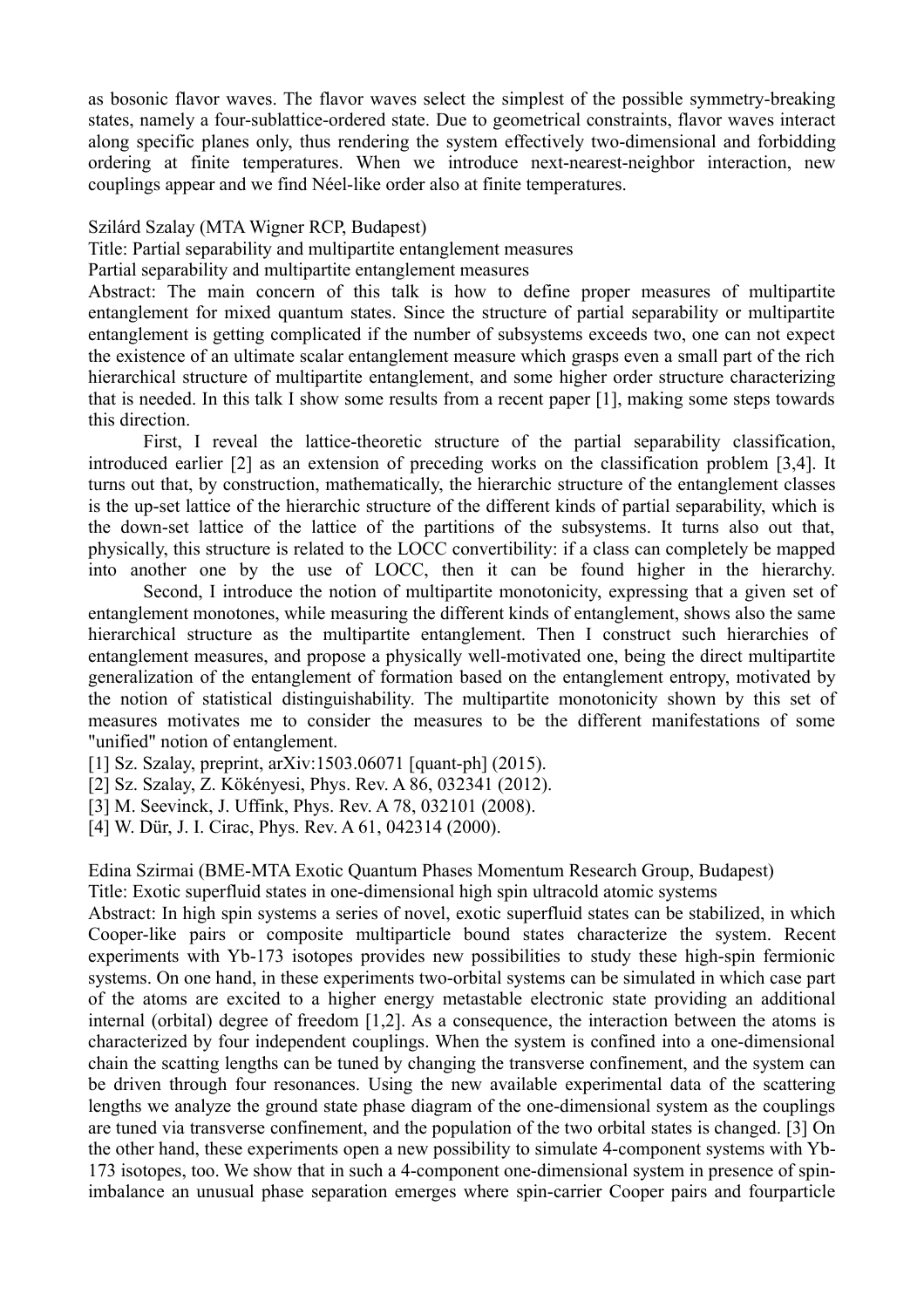SU(4) singlet quartets coexist forming a domain structure [5].

[1] A. V. Gorshkov, et al., Nat. Phys. 6, 289 (2010).

- [2] F. Scazza, et al., Nat. Phys. 10, 779 (2014);
- G. Cappellini, et al., Phys. Rev. Lett. 113, 120402 (2014).
- [3] E. Szirmai, Phys. Rev. B 88, 195432 (2013); in preparation (2015).
- [4] G. Pagano, et al., Nat. Phys. 10, 198 (2014).

[5] G. Barcza, E. Szirmai, J. Sólyom, Ö. Legeza, Phys. Rev. A 86, 061602(R) (2012); EPJ ST 224: (3), 533 (2015);

#### Gergő Szirmai (MTA Wigner RCP, Budapest)

Title: Tunneling dynamics of bosonic Josephson junctions assisted by a cavity field

Abstract: We study the interplay between the dynamics of a Bose-Einstein condensate in a doublewell potential and that of an optical cavity mode. The cavity field is superimposed to the doublewell potential and affects the atomic tunneling processes. The cavity field is driven by a laser red detuned from the bare cavity resonance; the dynamically changing spatial distribution of the atoms can shift the cavity in and out of resonance. At resonance the photon number is hugely enhanced and the atomic tunneling becomes amplified. The Josephson junction equations are revisited and the phase diagram is calculated. We find new solutions with finite imbalance and at the same time a lack of self-trapping solutions due to the emergence of a new separatrix resulting from enhanced tunneling.

[1] G. Szirmai, G. Mazzarella, and L. Salasnich, arXiv:1412.1014

## Dominique Spehner (Institut Fourier and LPMMC, Grenoble, France)

Title: Effect of atom loss processes on superpositions of phase states in Bose-Josephson junctions Abstract: In a two-mode Bose-Josephson junction formed by a binary mixture of ultracold atoms, macroscopic superpositions of phase states are produced during the time evolution after a sudden quench to zero of the coupling amplitude. Using quantum trajectories and an exact diagonalization of the master equation, we study the effect of one-, two-, and three-body atom losses on the superpositions by analyzing separately the amount of quantum correlations in each subspace with fixed atom number. The quantum correlations useful for atom interferometry are estimated using the quantum Fisher information. We identify the choice of parameters leading to the largest Fisher information, thereby showing that, for all kinds of loss processes, quantum correlations can be partially protected from decoherence when the losses are strongly asymmetric in the two modes.

Prasanna Venkatesh (Institute for Quantum Optics and Quantum Information, Innsbruck, Austria) Title: Back-action driven transport of Bloch oscillating atoms in ring cavities

Abstract: Transport under uniform bias in normal metallic systems requires dephasing of Bloch oscillations due to presence of impurities. In contrast, for atoms in optical lattices (with an external applied uniform bias force), it has been shown theoretically and experimentally that an amplitude and/or phase modulation of the lattice can lead to coherent transport and resonant tunneling. In the talk I will focus on resonant tunneling and directed transport of ultracold atoms that are strongly coupled to an optical lattice inside a ring-cavity and to which an uniform bias force is applied. The bias force induces Bloch oscillations and the atomic backaction on the cavity light field causes amplitude and phase modulation of the intra-cavity lattice. We show how different aspects of the transport such as the direction and magnitude can be simply controlled by changing the cavitypump detuning. This can also be considered as an example of an optomechanical system with the atomic Wannier-Stark ladder playing the role of a material oscillator.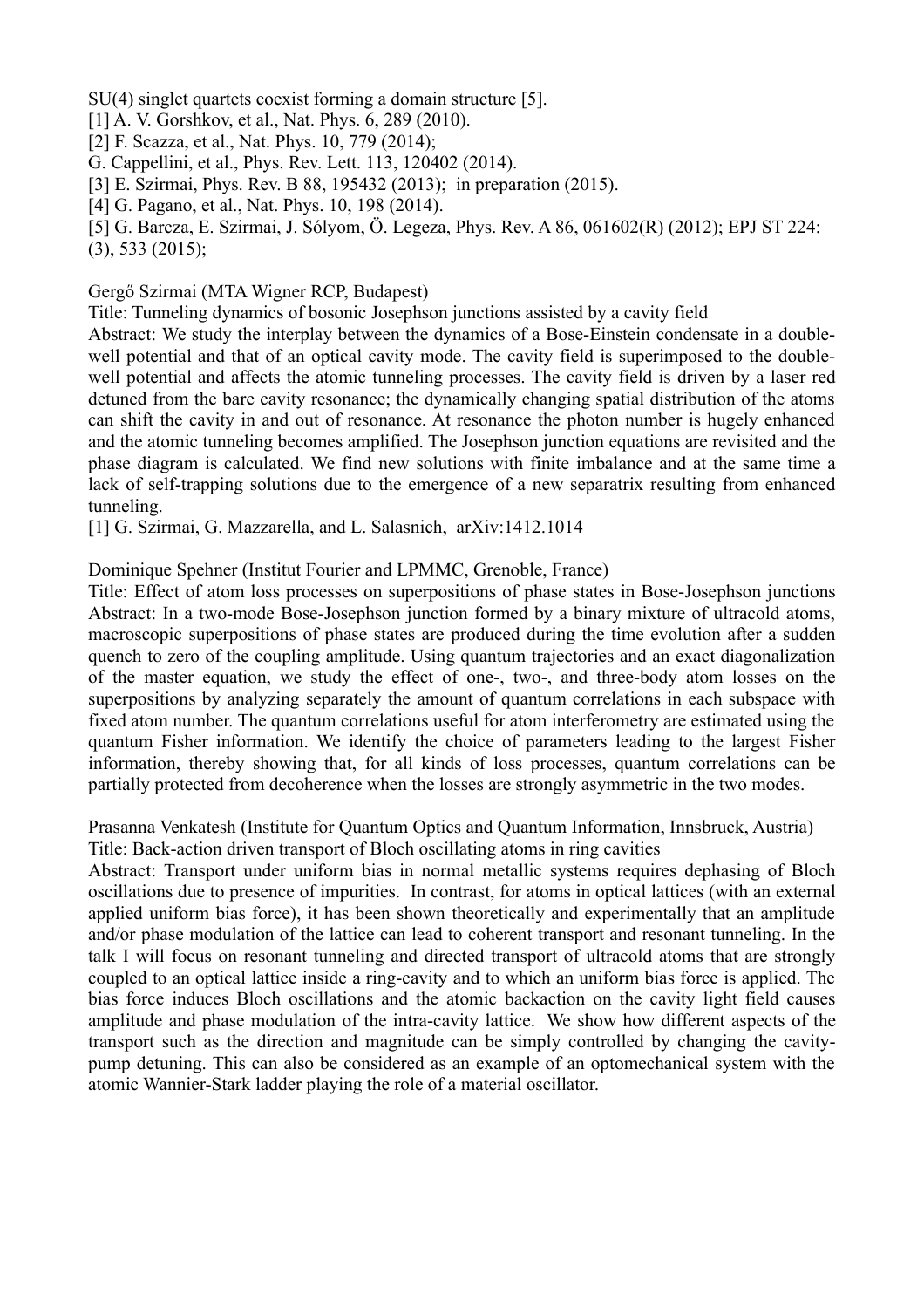# **Contributed talks**

## Iagoba Apellaniz (UPV/EHU, Bilbao)

Title: Verifying the metrological usefulness of Dicke states with collective measurements

Abstract: We present a method that can verify the metrological usefulness of noisy Dicke states with few collective measurements. Our method proves the usefulness of the state for estimating the angle of rotation when the Dicke state is in a homogenous magnetic field. We assume that after the rotation a collective operator is measured to estimate the angle, which is the most relevant case in practice for many-particle systems. We apply our method to recent experimental results with Dicke states.

[1] I. Apellaniz, B. Lücke, J. Peise, C. Klempt, and G. Tóth, Verifying the metrological usefulness of Dicke states with collective measurements,arXiv:1412.3426.

## Iñigo L. Egusquiza (UPV/EHU, Bilbao)

Title: Beyond adiabatic elimination

Abstract: In many contexts in cold atom physics it is necessary to obtain effective Hamiltonians given disparity of scales. One well known technique in quantum optics to achieve this goal is adiabatic elimination. Here we indicate how it is a first approximation within an approximation scheme, we relate it to other methods, and explain some issues that had before been identified in the literature.

## Urtzi Las Heras (UPV/EHU, Bilbao)

Title: Digital Quantum Simulations with Superconducting Circuits

Abstract: Digital quantum simulators are a promising research line in superconducting circuit architectures. We present both the theoretical proposal and the experiment of a digital quantum simulation of spin models in circuit quantum electrodynamics. We show that dynamics of Ising and Heisenberg models can be implemented in superconducting architectures following the Trotter expansion, performing only exchange interactions and single-qubit rotations. This approach is universal and efficient, employing only polynomial resources in the number of spins, and indicates a path towards the controlled simulations of general spin dynamics in superconducting qubit platforms. Furthermore, in this talk we review some other digital quantum simulations proposals such as Rabi model, fermionic systems, and quantum chemistry. Finally, we discuss the possibility of using genetic algorithms for engineering quantum error resilience protocols in analog quantum simulations.

## Michele Modugno (UPV/EHU, Bilbao)

Title: Simulating condensed matter with ultracold atoms: the Haldane model and the Peierls substitution

Abstract: In a recent work [1], we have pointed out that the conditions for the applicability of the so-called Peierls substitution (PS) are explicitly violated in the Haldane model and in any other model where the vector potential varies on the same scale of the underlying lattice. Nonetheless, we have shown that the general structure of the Haldane model is in fact preserved, as it is a direct consequence of the symmetries of the system, and no additional assumptions are required.

In addition, we have shown that the values of the tunneling coefficients can be obtained from simple closed expressions in terms of gauge invariant, measurable properties of the spectrum (namely, the gap at the Dirac point and the bandwidths). These formulas evidence that the phase acquired by the next-to-nearest tunneling amplitude is quantitatively different from that predicted by the PS, and it also presents a pronounced dependence on the intensity of the underlying lattice potential. Moreover, even the tunneling amplitudes turn out to be dependent on the intensity of teh vector gauge field A, violating the hypotheses behind the PS. These results have been also checked against ab-initio calculations by means of the maximally localized Wannier functions (MLWFs) [2],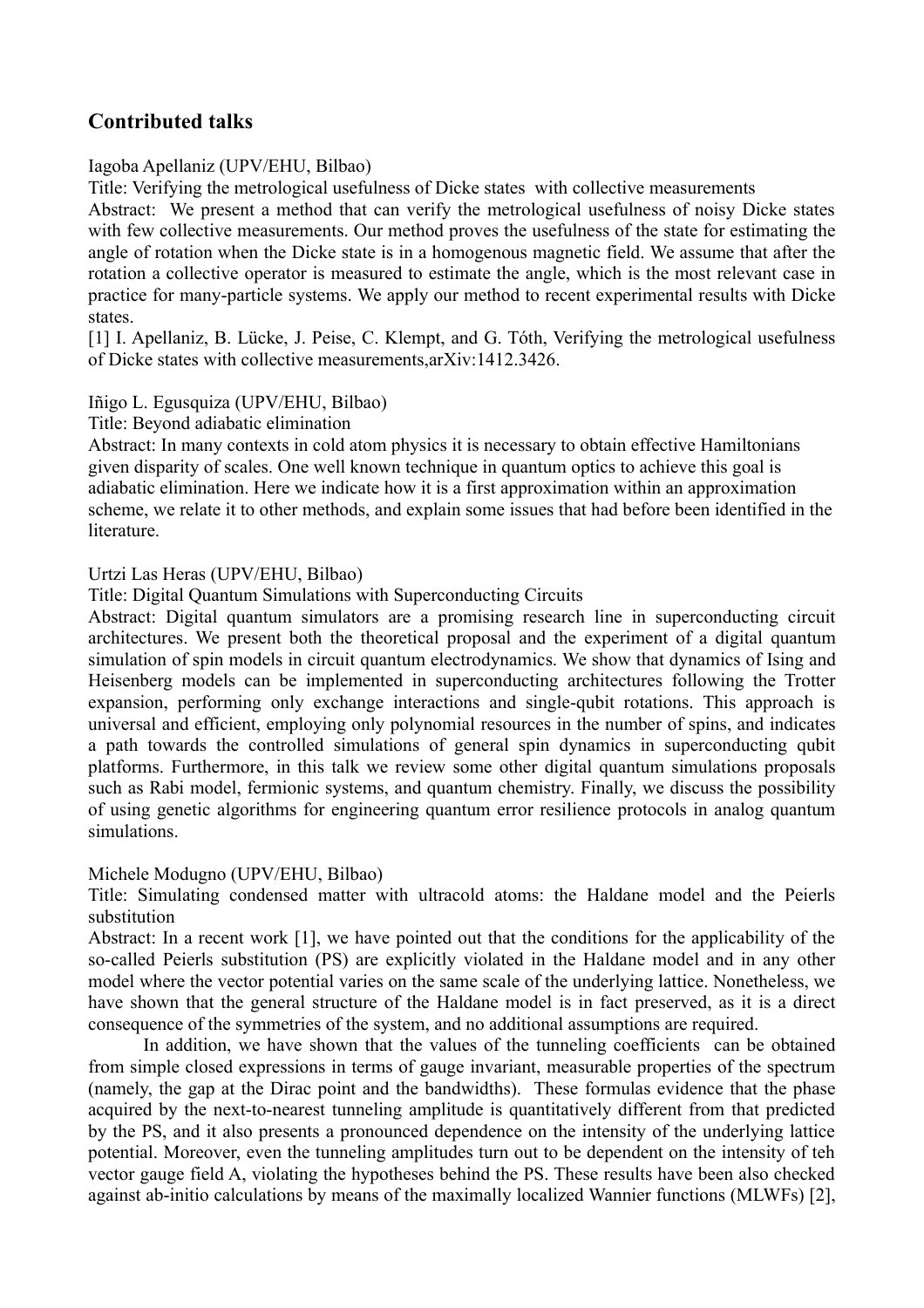which are also helpful in understanding the origin of the breakdown of the PS.

I will present a pedagogical introduction to the Peierls substitution, the role of the MLWFs in the construction of tight-binding models for ultracold atoms in optical lattices, and their implications in the derivation of the Haldane model.

[1] J. Ibañez-Azpiroz, A. Eiguren, A. Bergara, G. Pettini, and M. Modugno, Phys. Rev. A 90, 033609 (2014).

[2] N. Marzari and D. Vanderbilt, Phys. Rev. B 56, 12847 (1997).

Gonzalo Muga (UPV/EHU)

Title: Shortcuts in a double well

Abstract: I will review several recent works where we speed up operations relevant to quantum information processing in a double well, such as multiplexing, motional-state population inversion by trap deformation, beam splitters, (toy model of) insulator-superfluid transition, or ion chain separations.

Enrique Rico (UPV/EHU, Bilbao)

Enrique Rico

Title: Non-Abelian Lattice Gauge Theories in Superconducting Circuits

Abstract: We propose a digital quantum simulator of non-Abelian pure-gauge models with a superconducting circuit setup. Within the framework of quantum link models, we build a minimal instance of a pure SU(2) gauge theory, using triangular plaquettes involving geometric frustration. This realization is the least demanding, in terms of quantum simulation resources, of a non-Abelian gauge dynamics. We present two superconducting architectures that can host the quantum simulation, estimating the requirements needed to run possible experiments. The proposal establishes a path to the experimental simulation of non-Abelian physics with solid-state quantum platforms.

[1] A. Mezzacapo, E. Rico, C. Sabín, I. L. Egusquiza, L. Lamata, E. Solano, arXiv:1505.04720

## Mikel Sanz (UPV/EHU, Bilbao)

Title: Entanglement Matryoshka: Entanglement Classification with Matrix Product States

Abstract: Entanglement is widely considered the cornerstone of quantum information and an essential resource for relevant quantum effects, such as quantum teleportation, quantum cryptography, or the speed-up of quantum computing, as in Shor's algorithm. However, up to now, there is no general characterization of entanglement for many-body systems. In this sense, it is encouraging that quantum states connected by stochastic local operations assisted with classical communication (SLOCC), which perform probabilistically the same quantum tasks, can be collected into entanglement classes. Nevertheless, there is an infinite number of classes for four or more parties that may be gathered, in turn, into a finite number of entanglement families. Unfortunately, we have not been able to relate all classes and families to specific properties or quantum information tasks, although a few of them have certainly raised experimental interest. Here, we present a novel entanglement classification for quantum states according to their matrixproduct-state structure, exemplified for the symmetric subspace. The proposed classification relates entanglement families to the interaction length of Hamiltonians, establishing the first connection between entanglement classification and condensed matter. Additionally, we found a natural nesting property in which the families for N parties carry over to the  $N + 1$  case. We anticipate our proposal to be a starting point for the exploration of the connection between entanglement classification properties and condensed-matter models.

## Luca Tagliacozzo (ICFO, Barcelona)

Title: Classical and quantum simulations of Lattice gauge theories

Abstract: I will review the advances in simulating systems of interest in theoretical physics using both tensor networks and quantum simulations.